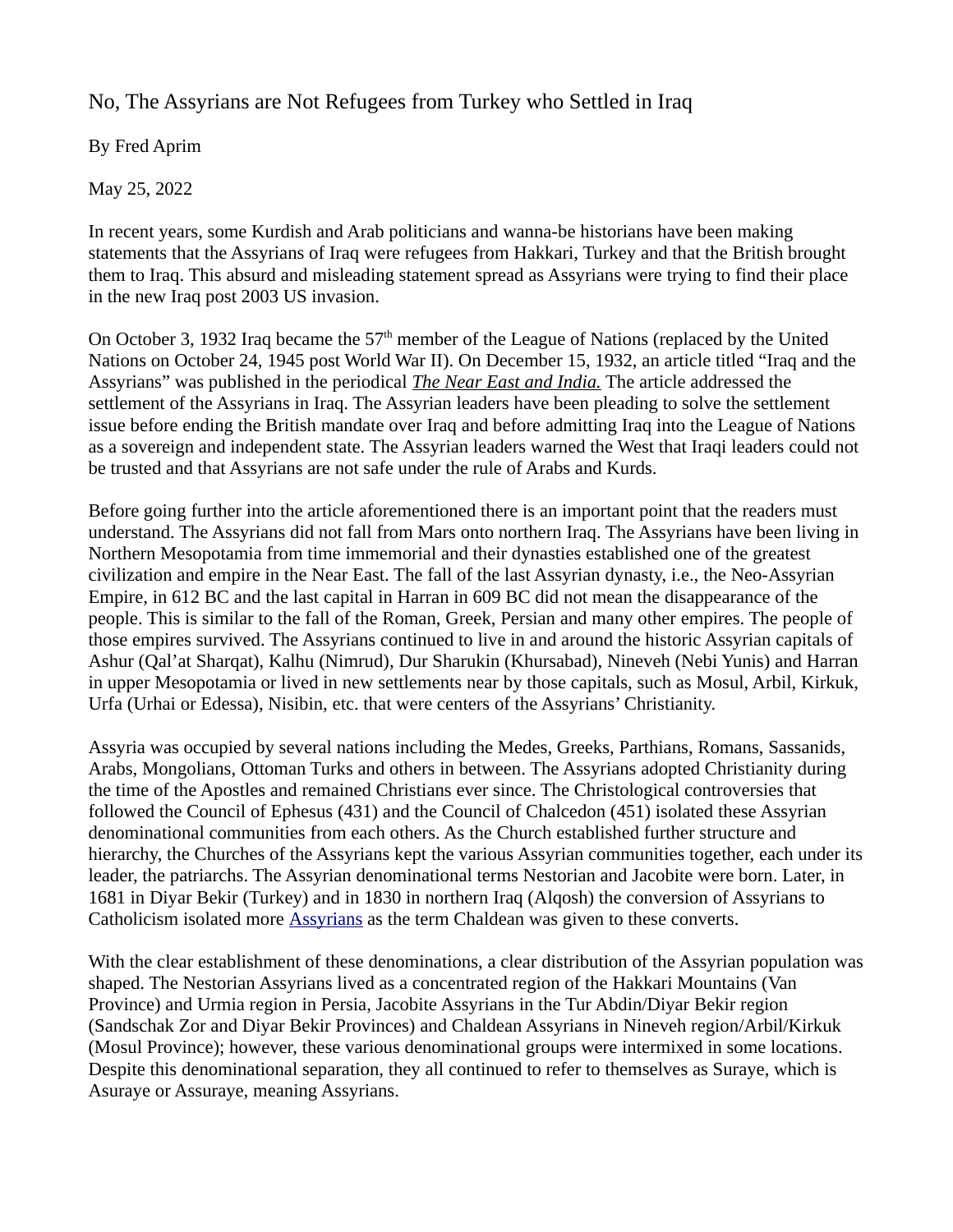

Map of the Ottoman Empire divided by provinces Before its Fall in 1922

The [genocide](https://www.atour.com/holocaust) of World War I (1914-1918) committed against the Assyrians by Turks and Kurds in Hakkari and Tur Abdin forced the Assyrians out. One escape route ended the Assyrians in the camps of Baquba (1918 near Baghdad) and then Mindan (1920 near Mosul) via Urmia, Persia. The other route ended up in Qamishli and Aleppo as genocide continued even after the Ottoman Empire had collapsed and the Turkish State was created in 1922. Therefore, the Assyrians were basically displaced because of genocide from one province to another within the same Ottoman Empire, i.e., from Hakkari to Mosul and from Diyar Bekir/Tur Abdin to Qamishli/Aleppo. Those displaced refugees from Hakkari and Urmia joined their Catholic brethren, the Chaldean Assyrians, in Mosul Province. Therefore, the Assyrians did not migrate from some foreign planet to Mosul Province considering also that there were Assyrians in Mosul region since the fall of the Assyrian Empire and these Assyrians after converting to Catholicism became known as Chaldeans.

Another important issue is the similarity in the geographical terrain. One of the principle Assyrian regions was the highlands that starts from Mosul (today in Iraq) and extends all the way to southern Lake Van (today in Turkey). The Assyrian people lived throughout these highlands. This continuation of topography was not divided politically until the official fall of the Ottoman Empire in November 1, 1922. After many disagreements, protests and negotiations, the British and the Turks finally signed the Treaty of Ankara on June 5, 1926 by which both states recognized the Brussels line (with some minor modifications) as the frontier between the two new created states of Iraq and Turkey. Even if we consider this new frontier, we need to understand that the large Assyrian region of Lower Barwar was always part of the Ottoman's Mosul Province (Iraq) – the Assyrians of Lower Barwar did not migrate from Turkey to Iraq per se, unlike those of Upper Barwar.